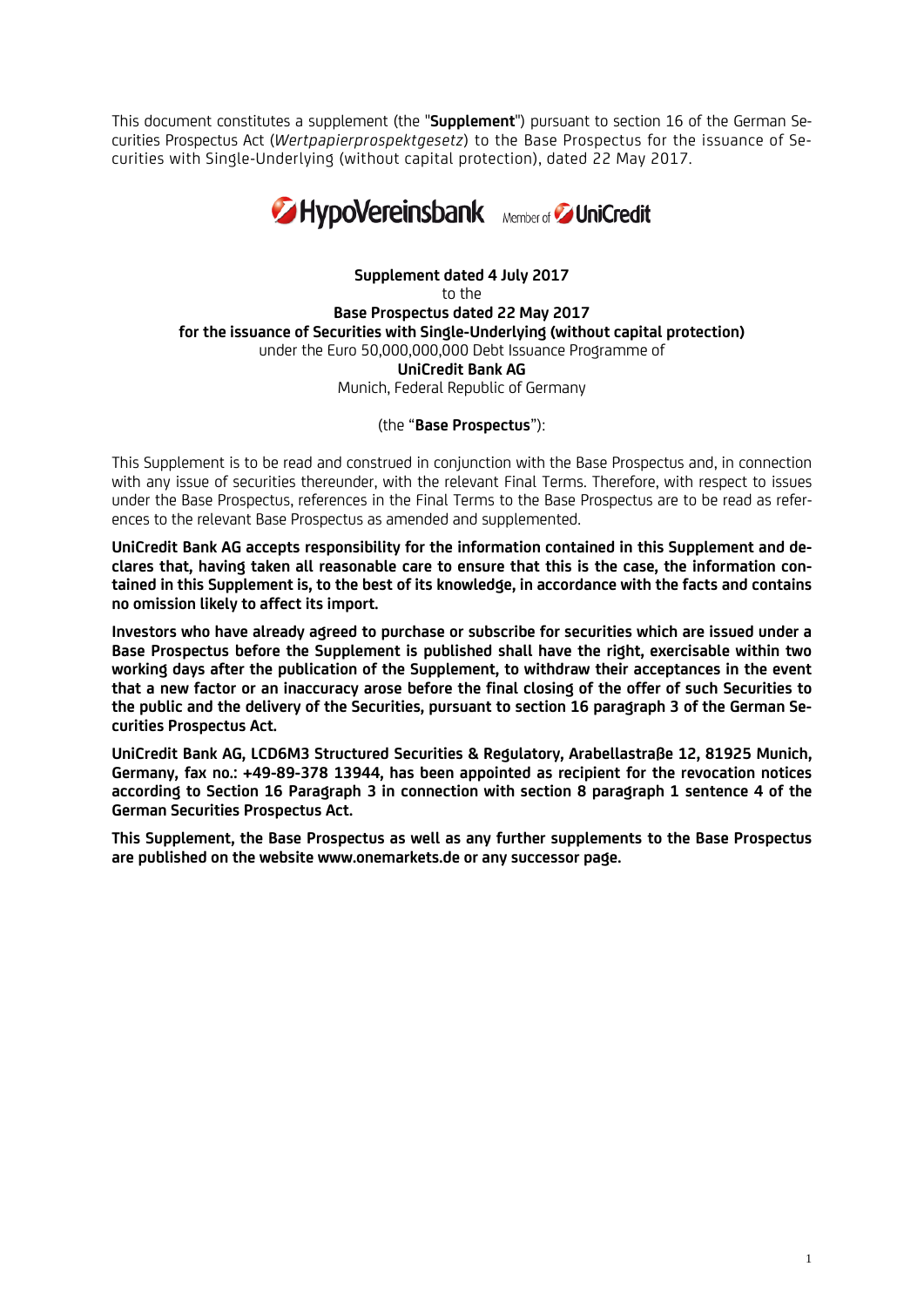Since its approval the Base Prospectus is materially incorrect, the reason for its incorrectness is elaborated in relation to the respective amendments below. The following amendments shall be made to the Base Prospectus:

1. On page 241 of the Base Prospectus, in section "Conditions of the Securities", "Part C – Special Conditions of the Securities", "Product Type 13: Reverse Convertible Securities, Product Type 14: Barrier Reverse Convertible Securities and Product Type 15: Express Barrier Reverse Convertible Securities", "§ 1 Definitions" the definition "Interest Rate" refers to the Reference Rate. Reference Rate applies only in case of securities with floating interest rates. However product types 13-15 may also bear interest at fixed interest rates. The referral is misleading regarding the application of the securities with fixed interest rates.

Therefore the following definition shall be deleted:

""**Interest Rate**" means the Reference Rate as specified in § 2 of the Special Conditions."

and replaced by the following definition:

""**Interest Rate**" means the Interest Rate as specified in § 2 of the Special Conditions."

2. On page 247 of the Base Prospectus, in section "Conditions of the Securities", "Part C – Special Conditions of the Securities", "Product Type 13: Reverse Convertible Securities, Product Type 14: Barrier Reverse Convertible Securities and Product Type 15: Express Barrier Reverse Convertible Securities", "§ 2 Interest[, Additional Amount]", "(3) Interest Amount" second sentence refers to the Interest Rate. However section (3) defines the interest amount.

Therefore the following sentence shall be deleted:

"The **[**respective**]** Interest Rate will be due for payment on the respective Interest Payment Date pursuant to the provisions of § 6 of the Special Conditions."

and replaced by the following paragraph:

"The **[**respective**]** Interest Amount will be due for payment on the respective Interest Payment Date pursuant to the provisions of § 6 of the Special Conditions."